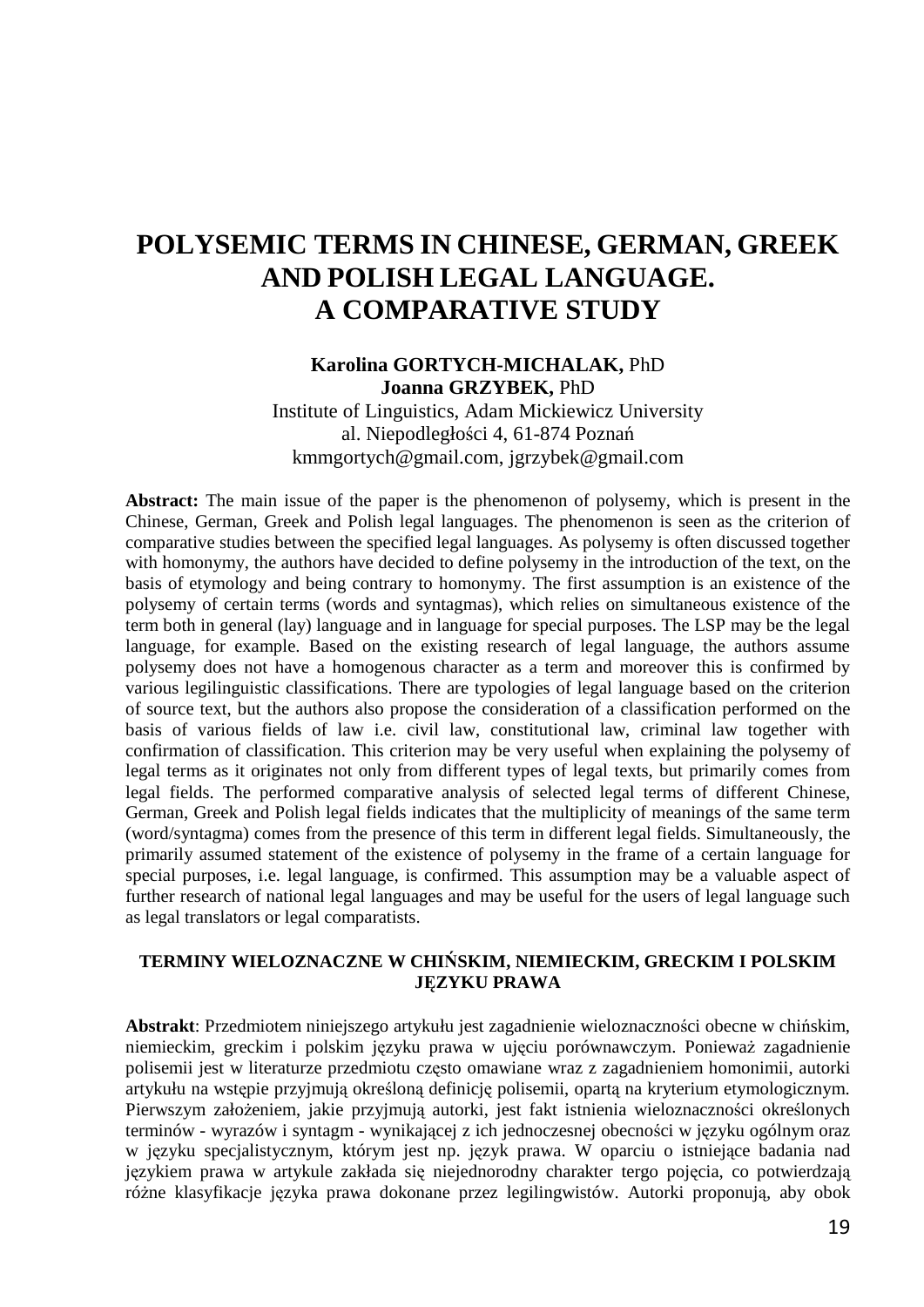przyjętych klasyfikacji uwzględnić w badaniach porównawczych języka prawa również podział prawa na działy, np. prawo cywilne, prawo konstytucyjne etc. Przyjęcie takiego kryterium sprawia, iż zagadnienie polisemii terminów prawnych może być wyjaśnione w oparciu o znaczenie i funkcję tekstów prawnych i prawniczych, z jakich pochodzą dane terminy. Przeprowadzona analiza porównawcza wybranych terminów z różnych gałęzi prawa chińskiego, niemieckiego, greckiego i polskiego, wskazuje, że wieloznaczność terminów prawnych wynika przede wszystkim z obecności i używania tych samych terminów w różnych gałęziach prawa. Jednocześnie potwierdza to przyjętą na początku artykuł tezę, mówiącą że polisemia jest zjawiskiem obecnym również w ramach danego języka specjalistycznego. Taka konstatacja może być przydatna, jak wskazuje się na przykładach, dla użytkowników różnych narodowych języków prawa, jakimi są tłumacze, czy komparatyści prawa.

#### **Introduction and methodological remarks**

Polysemy may be defined as multiplicity of meaning of one term (which is a word or syntagma). Quite frequently, when discussing polysemy, the phenomenon of homonymy occurs. Despite many definitions of polysemy, the main issue frequently discussed among linguists is the difficulty in distinguishing polysemy and homonymy (cf. Gołąb et al. 1968, 238, 432-433, Crystal 2008). Thus the first step of the research is to distinguish polysemy homonymy and to define polysemy as a linguistic phenomenon.

The term *legal language* has no uniform, nor universal meaning because almost every national legal system operates a wide range of national legal means to express legal rules or to regulate legal reality. According to the main classifications and typologies of legal language (cf. Šarčevič 1997, Mattilla 2002, Cao 2007, Matulewska 2007, Galdia 2009) often used criteria for legal language typology are types of legal texts. In the next step of the research, despite these classifications, the authors of the paper present the polysemy of selected terms existing simultaneously in general and in legal language. They believe it cannot be explained relying only on the aforementioned typologies. This assumption is confirmed by the examples of Chinese, German, Greek and Polish terms given in the paper.

The authors assumed that polysemy originates from co-existence of the same term in various linguistic realities. Thus one term, a word or syntagma, present and used in general language (language used for general purposes) has a certain meaning, but when it is exploited in the frame of language for special purposes, for instance, in the frame of legal language, it has a different meaning (cf. Petzel 2006). These circumstances cause polysemy of one word as it is used for different purposes and thus it has various, multiple meanings. This statement is basic for further research performed on various Chinese, German, Greek and Polish legal terms. The main criterion for comparative analysis is the hypothesis about polysemy in legal language. Thus, taking into consideration the third element of the comparative study (polysemy in LSP), the polysemy in languages for special purposes is analysed in this common platform. In this phase of the research the hypothesis is examined and confirmed.

The concluding remarks of the paper include the results of the research performed and observations. The authors consider that the comparative study presented in the paper may be useful as a method for analysis of certain linguistic phenomena in various national legal languages. It is obvious that the proposed method cannot possibly be the sole method for research but it enriches knowledge of legal language and its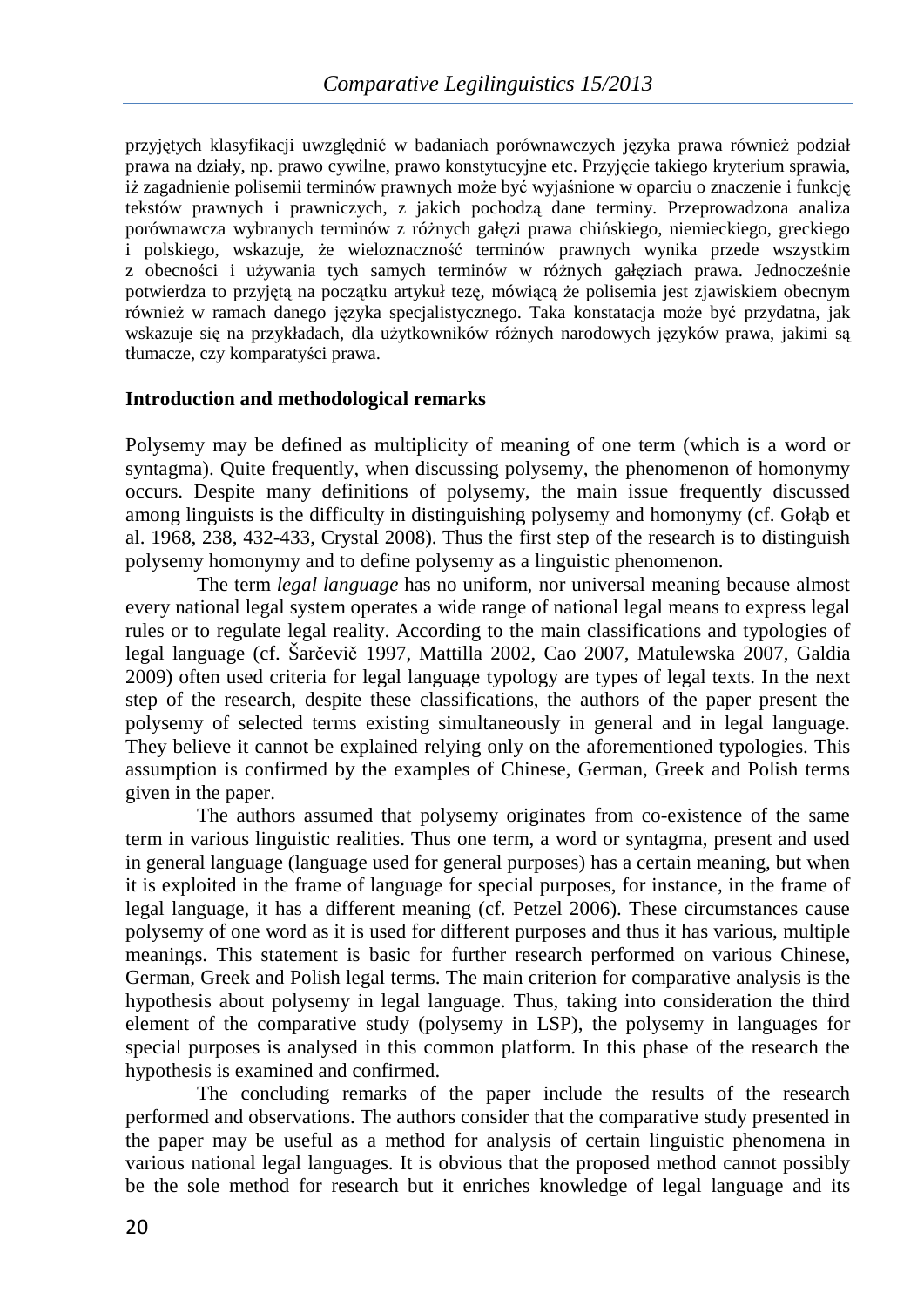patterns in various legal systems. It may be used also to define semantic fields of legal terms when analysing the corpora. Thus the presented research might be exploited by legal translators or legal comparatists or other users of legal language.

# **Polysemy – general conception**

The term polysemy was introduced by Bréal in 1897 (Nerlich 2003, 49). Subsequently, polysemy has been explained from various linguistic viewpoints rooted in semantics or even psychologically inspired semantics (cf. Stern 1931, Smith 1982). When considering the etymology of the term *polysemy*, it seems quite obvious that this linguistic phenomenon is identified by the simultaneous existence of multiple meanings for one term. The statement is confirmed by many scholars, who consider polysemy a phenomenon or situation where one word has many meanings (Ullman 1967, 159, Palmer 1981, 100, Weinsberg 1983, 42) or one lexeme has many senses (Cruse 1986, 80, Lyons 1987, 146, Veloudis 205, 196).

Frequently a polysemy is *defined as one form (written or spoken) having multiple meanings that are all related by extension* (Yule 2010, 120). In extension from this definition there are sense relations between meanings in the frame of one term. Some scholars have tried to characterise these polysemic relations as *sense relations in which one lexeme has acquired more than one meaning* (Mohammed 2009, 782-783 after Finch 2000, 173). These relations come from meaning metamorphosis and they may be based on metaphor or metonymy (Kövecses 2002, 213) and, moreover, lexemes continually develop their meaning variants (Löbner 2002, 45). For instance, in Chinese polysemy *often occurs in grammaticalization when the content form of origin continues to coexist contemporaneously with its grammaticalized function form counterpart (Packard 2001,* 262).

Many scholars discuss polysemy and homonymy together (Gołąb et al. 1968, 238, Kovacs 2011, 7 et al.) as the homonyms are words or forms, which have many meanings or functions, while simultaneously, the investigators believe many meanings come from completely different words, which created one, uniform form in the historical development of the language. The method of distinction between homonymy and polysemy appears to be the main obstacle for linguists (cf. Crystal 2008). The traditional approaches state that the main criterion of distinction between polysemy and homonymy is etymology because the homonyms are different words as homonymy is not relations between meanings of the same word but it is co-existence of multiple words having their own meaning in the same form (Lyons 1975, 447).

The following graphs may be useful illustrative material as they present the relations of homonymy and polysemy in parallel. The main criterion of distinction is etymology as adopted by Lyons (1975, 447-448).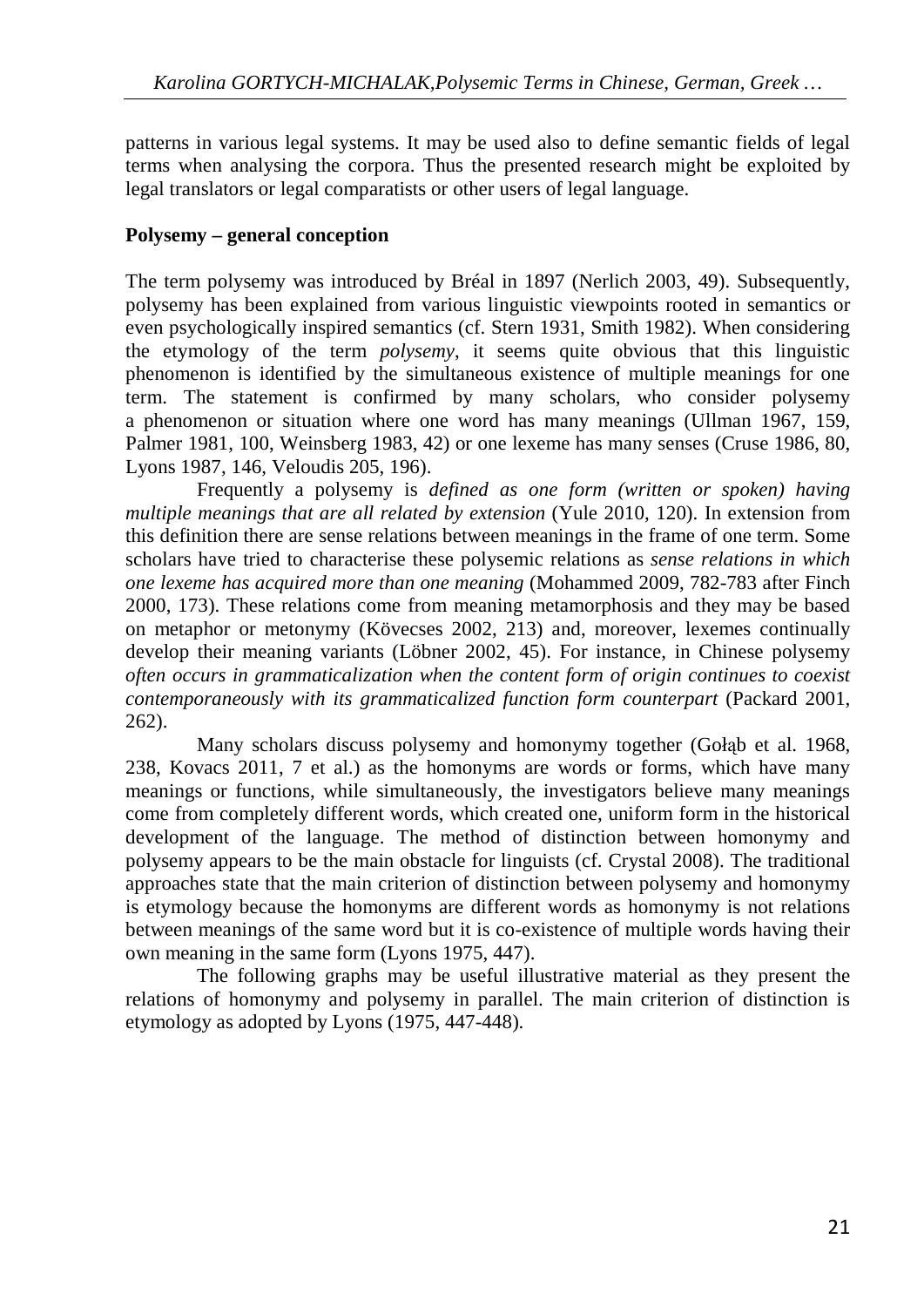

In the basis of adopted criterion some examples of Chinese, German, Greek and Polish polysemic words and homonyms are given to illustrate the method exploited in the research. The examples are given in table form to present more schematically the under investigation issues.

Table 1. Examples of polysemic words and homonyms.

| Chinese polysemic words |                                                                   |  |  |
|-------------------------|-------------------------------------------------------------------|--|--|
| Word                    | <b>Meaning</b>                                                    |  |  |
| 法律顾问 fǎlǜ gùwèn         | 1. syndic.                                                        |  |  |
|                         | 2. corporate lawyer.                                              |  |  |
|                         | 3. counsellor-at-law or barrister.                                |  |  |
|                         | 4. legal adviser.                                                 |  |  |
| <b>Chinese</b> homonym  |                                                                   |  |  |
| Word                    | <b>Meaning</b>                                                    |  |  |
| 仪表 yíbiǎo               | 1. the appearances or manners a person bears ( $\mathcal{R}$ yí – |  |  |
|                         | 容貌举止: 仪容; 仪态 róngmào jǔzhǐ: yíróng; yíróng;                       |  |  |
|                         | yítài).                                                           |  |  |
|                         | 2. instrument or meter <sup>16</sup> ((仪 yí – 仪器 yíqì)            |  |  |
| German polysemic word   |                                                                   |  |  |
| Word                    | <b>Meaning</b>                                                    |  |  |
| der Verkehr             | 1. move.                                                          |  |  |
|                         | 2. communication, transport.                                      |  |  |
|                         | 3. trading transaction, trade market.                             |  |  |
| German homonym          |                                                                   |  |  |
| Word                    | <b>Meaning</b>                                                    |  |  |
| die Kluft               | 1. gulf; ravine (Old High German kluft; English cleft).           |  |  |
|                         | 2. uniform; outfit; dress (Modern Hebrew: gilluph)                |  |  |
|                         |                                                                   |  |  |
|                         |                                                                   |  |  |

<sup>16</sup> Cf. Lin, Ahrens 2000, 143.

 $\overline{a}$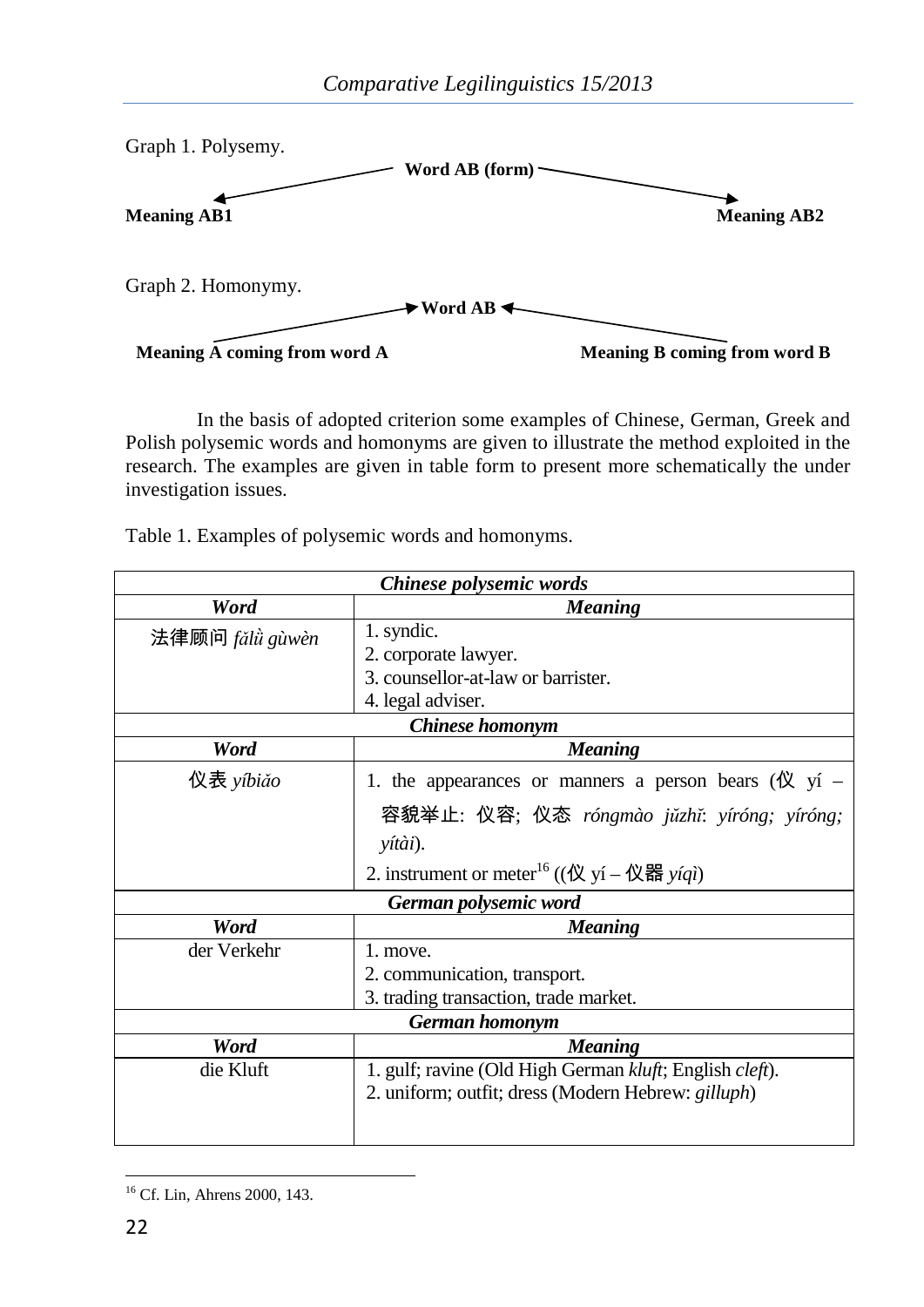| Greek polysemic word  |                                                                |  |
|-----------------------|----------------------------------------------------------------|--|
| Word                  | <b>Meaning</b>                                                 |  |
| φύλλο [fílo]          | 1. petal, foliage.                                             |  |
|                       | 2. leaf, page.                                                 |  |
|                       | 3. newspaper.                                                  |  |
|                       | 4. film.                                                       |  |
| <b>Greek</b> homonym  |                                                                |  |
| Word                  | <b>Meaning</b>                                                 |  |
| κάβα [káva]           | 1. wine cellar; off licence (French <i>cave</i> ).             |  |
|                       | 2. limit in Poker (Italian cava).                              |  |
| Polish polysemic word |                                                                |  |
| Word                  | <b>Meaning</b>                                                 |  |
| kożuch [kóžux]        | 1. sheepskin, coat, fur.                                       |  |
|                       | 2. (milk) skin.                                                |  |
| Polish homonym        |                                                                |  |
| Word                  | <b>Meaning</b>                                                 |  |
| cera [céra]           | 1. face, skin of face, mask of face (Latin <i>cera</i> - wax). |  |
|                       | 2. darn (Old Church Slavonic cěl – intact, undisturbed,        |  |
|                       | healthy)                                                       |  |

The above given examples indicate that polysemic words have the same etymological source but shifts of their meanings depend on certain communication circumstances (i.e. situation, function, context, topic etc.) where the polysemic word is used. These circumstances may have a social, cultural or professional character thus the next step of the research is to present polysemy considered as multiple meaning of the same word in different communicational situations.

# **Polysemic words in general language and in LSP (legal language)**

Different communicative circumstances require various modes of linguistic communication as different purposes of communication must be served. One of the communicative purposes is legal communication, the basic and general function of is to communicate law. It is a very narrow linguistic function when compared with general use of language. Thus the distinction between language for general purposes and language for special purposes must be highlighted.

From communication point of view, the language for general purposes is used in almost every communication situation, as it is a basic mean for communication and basic material for language registers (cf. Petzel 2006, Pytel 2004). According to Halliday *register is the clustering of semantic features according to situation type* (Halliday, 1978: 68, 111, 123). His concept of the register may be used to explain a language variation according to use (Lookin et al. 2011, 190). As Metthiesen (1993, 23-31) believes that register is a higher order of semantic configuration and it is realised in semantic units of various sizes, in the paper register is conceived as a special language variety, with its specific semantic units (words, syntagmas), used in different situations. This statement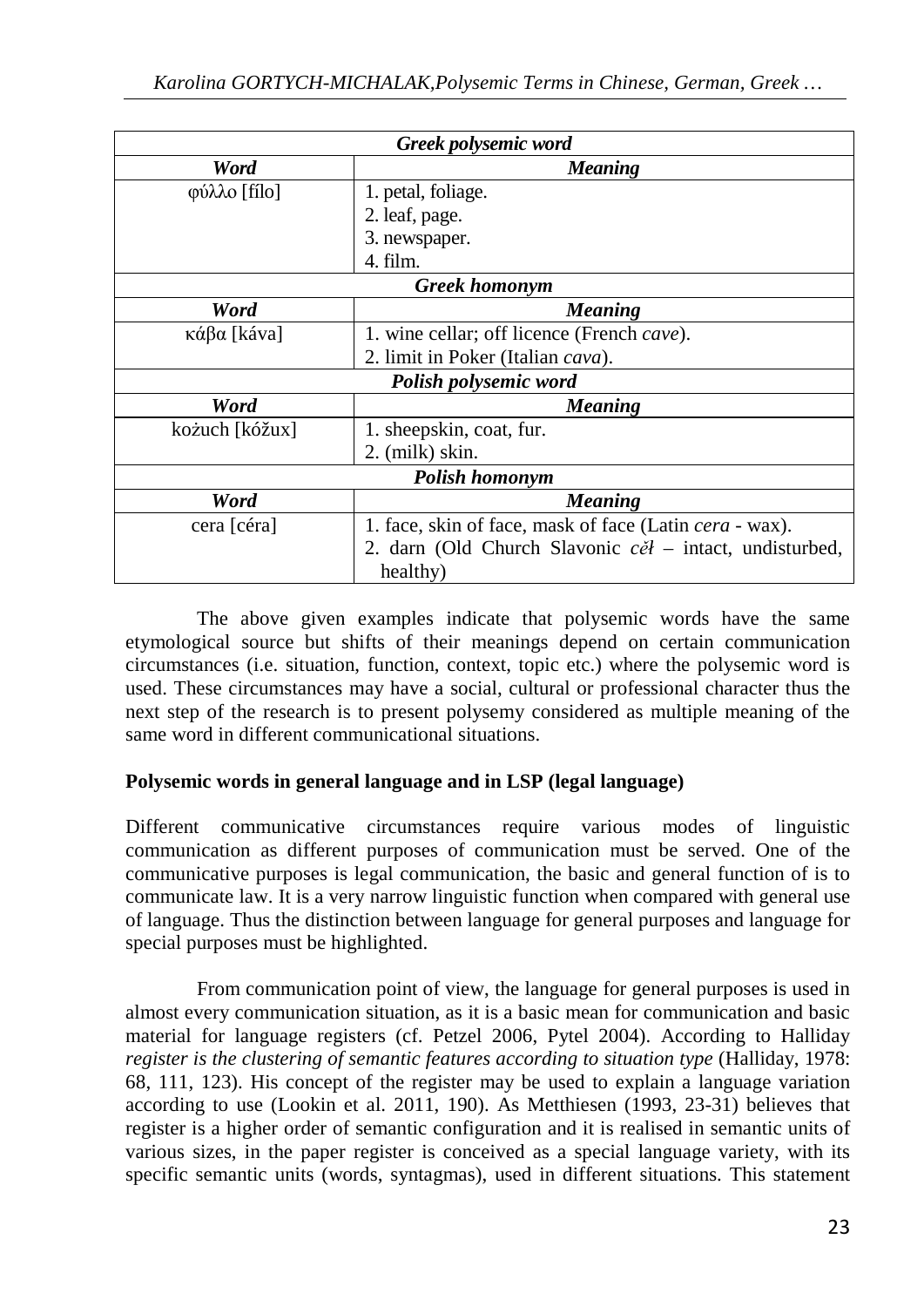brings us closer to the term of LSP (Language for Special Purposes) defined as *formalised and codified variety of language, used for special purposes […] with the function of communicating information of a specialist nature at any level* (Picht and Draskau 1985, 3). The language for special purposes is seemingly a type of register as it serves a certain purpose or purposes. When discussing the LSPs, a communication component should be considered (functional variety). Regardless of any register taxonomy or LSP taxonomy, a variety of language used in a certain situation (a common component of these two terms) is not in contrast to the language for general purposes. The statement is confirmed by de Beuagrande (1987, 7) who considers that the LSP may be defined in terms of *style* or *register* and this approach was presented by Gläser (cf 1979) and Draskau (cf. 1983).

Legal language, regardless of many legilinguistic approaches, is a language existing in the legal environment. Current studies indicate that legal language is a vast term with multiple meaning as it is used to specify language used in a legal environment to serve different purposes in the frame of so-called legal communication (Gortych-Michalak 2013, 90-91). Thus the authors of this paper believe that legal language is a language for special purposes as it is a means of communication in legal circles and moreover it is a means to express law:

Law always has a linguistic form; there would be no law without language. There would be no way to establish legal validity without language, as justice needs communication. (Grewendorf et al. 2009, 1)

Chinese legal language – 法律汉语 [*fǎlǜ hànyŭ*] is considered as an authoritative and restraining medium of law (Du 2004, 1). It is described as a variant of the ordinary Chinese language (Song 2010, 4). In investigators' discussions there is also the Chinese legal language of the People's Republic of China, the Chinese legal language of the legal system in Taiwan and the Chinese legal language of the legal system in Hong Kong.

German legal language – *Rechtssprache,* may be understood as a collective concept of the legal language used in Austria, Germany and Switzerland. According to (Sandrini 1996, 16) there is no general legal language but only national legal languages.

Greek legal language – *νοµική γλώσσα* [nomikí γlósa] is deemed to be the language used in the legal field – *γλώσσα στο νοµικό χώρο* [γlósa sto nomikó xóro] (cf. Kriaras 1982). Stavrakis (cf. 1995) and Tsavalos (cf. 1990) believe that Greek legal language is professional language, used by lawyers for communication purposes in the legal area. Moreover, scholars state that legal language is a unit – *κοµµάτι* [komáti] of general, ethnic language. The latest researches of Panaretou (cf. 2009) present the statement that legal language – *νοµικός λόγος* [nomikós lóγos] is a statutory language. In the context of Panaretou's statement the question about the concept of other languages used for different legal purpose arises. Regardless of various statements, the definitions of the term *legal* language confirm that the wide meaning of the term *legal language* is not homogeneous.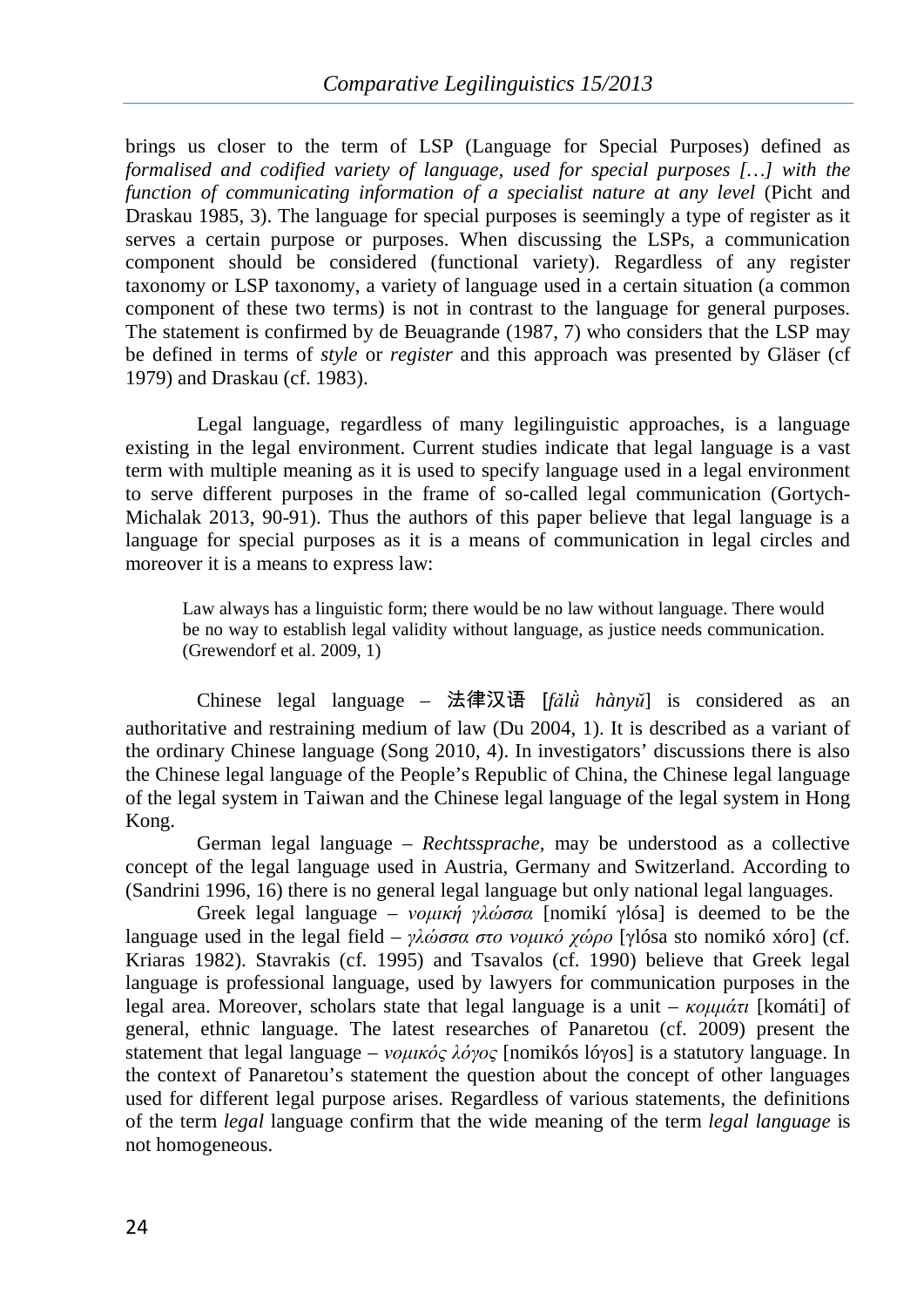Polish legal language has been explored for over fifty years (cf. Wróblewski 1948). Current classifications of legal language are based on an almost archetypical division of legal language created by Wróblewski. Thus, there is no uniform legal language in the Polish legal environment, but at the very basic level of division there are statutory language – *język prawa* and legal language – *język prawniczy*. Legal and linguistic studies confirm this division and even develop it (cf. Gizbert-Studnicki 1972, Zieliński 1999, Malinowski 2006 et al.). Regardless of more and more analytic typologies of Polish legal languages, there are common criteria, which classify them into one language for legal purposes. These criteria are: i) legal field where Polish LLP is used and ii) function, which is communication in the legal field.

The function and the field of use are the same for Chinese, German, Greek and Polish legal languages. They are languages for legal purposes thus the polysemy of terms comes from purpose of the language. The following tables present examples of this linguistic situation, which are terms with multiple meaning. The meaning depends on the purpose of the language and the linguistic form of the term "contains" many meanings.

| Meaning in language for general<br>purposes | Meaning in language for legal purposes     |  |  |  |
|---------------------------------------------|--------------------------------------------|--|--|--|
| Chinese examples                            |                                            |  |  |  |
| 请求 qǐngqiú                                  |                                            |  |  |  |
| ask, beg, demand                            | claim, motion, petition                    |  |  |  |
| 废除 fèichú                                   |                                            |  |  |  |
| cancel, annul                               | abrogate, abolish                          |  |  |  |
| 异议 yìyì                                     |                                            |  |  |  |
| disagreement                                | dissenting opinion, opposition, objection, |  |  |  |
|                                             | exception                                  |  |  |  |
| German examples                             |                                            |  |  |  |
|                                             | die Umsetzung                              |  |  |  |
| execution, realisation, conversion,         | translation                                |  |  |  |
| dislocation, transformation                 |                                            |  |  |  |
| die Gesellschaft                            |                                            |  |  |  |
| society (sociology), companionship, circle  | organisation, company (corporation)        |  |  |  |
| (of people), party (social event)           |                                            |  |  |  |
| der Zusatz                                  |                                            |  |  |  |
| addition, adjunct, alloy, suffix            | amendment                                  |  |  |  |
| <b>Greek</b> examples                       |                                            |  |  |  |
| απόφαση [apófasi]                           |                                            |  |  |  |
| decision, resolution                        | sentence, verdict, judgment                |  |  |  |
| αρχή [arxí]                                 |                                            |  |  |  |
| beginning, start, rule, principle           | authority, rule                            |  |  |  |

Table 2. Terms - examples in general language vs terms in language for legal purposes.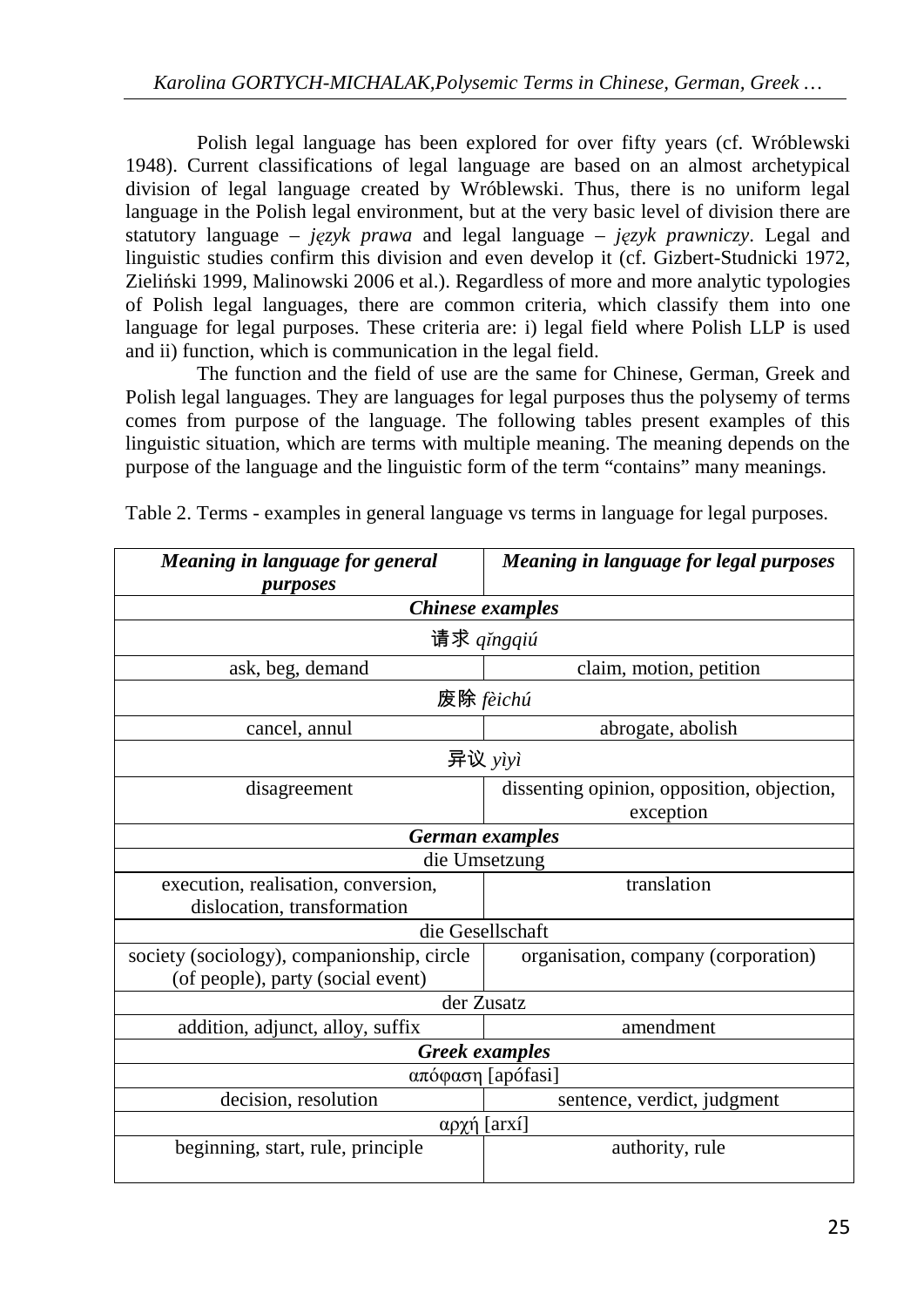| καλώ [kaló]                             |                                |  |  |  |
|-----------------------------------------|--------------------------------|--|--|--|
| to call, to order, to appeal, to invoke | to summon                      |  |  |  |
| <b>Polish examples</b>                  |                                |  |  |  |
| strona                                  |                                |  |  |  |
| page, side, bank, aspect, voice         | party, litigant                |  |  |  |
| dzieło                                  |                                |  |  |  |
| work, result, creation                  | work as object of the contract |  |  |  |
| wypowiedzenie                           |                                |  |  |  |
| declaration, resignation, pronouncement | notice, denunciation           |  |  |  |

The examples presented above are just samples of many situations where one term coming from general language acquires new meaning in language for legal purposes and thus a polysemy occurs. Polysemy of one word, which comes from a difference between general language and language for any special purpose seems to be an obvious phenomenon and it confirms the conception of language register given above. Moreover it confirms the concept of polysemy adopted in the research understood as extension of meanings that Chromá confirms: *The problem (…) is extensive polysemy resulting from a general tendency in the languages to assign new meanings to the existing vocabulary* (Chromá 2011, 46).

# **Polysemy inside the language for legal purposes**

The latest legilinguistic studies indicate that legal language is a wide definition and a term with multiple meanings. Thus it is not homogeneous even if seen as language for legal purposes (LLP). Giving some examples confirming multiple meaning of the term, a basic taxonomy of the term *legal language* must be mentioned. It was presented by Kurzon (cf. Kurzon 1986 and 1987) who distinguished *language of the law* and *legal language*. Then Mattila (cf. 2006) believes that *legal language* contains:

- language of legal authors,
- language of legislators (laws and regulations),
- language of judges,
- language of administrators,
- language of advocates (Mattila 2006, 4).

Mattila's typology is based on the "source", which may be legal author, legislator, judge etc. Yet the typology of legal language may be based on text types, which is typology's criterion for Galdia (2009, 91), Šarčević (1997, 11), Cao (2007, 9-10), Matulewska (2007, 26-27) and other scholars.

The adopted criterion of typology in studies given above is not an appropriate criterion to examine polysemy within the extent of the language for legal purposes. The authors of the paper examined many legal documents, normative acts and legal documents and they confirmed the general legal rule, which defines appropriate use of statutory terms in other legal documents, i.e. contract (Polish *umowa*) is a term frequently existing both in statutes – Polish Civil Code and in legal documents, i.e. contracts, agreements etc. The rule to use statutory terms in the legal documents is extremely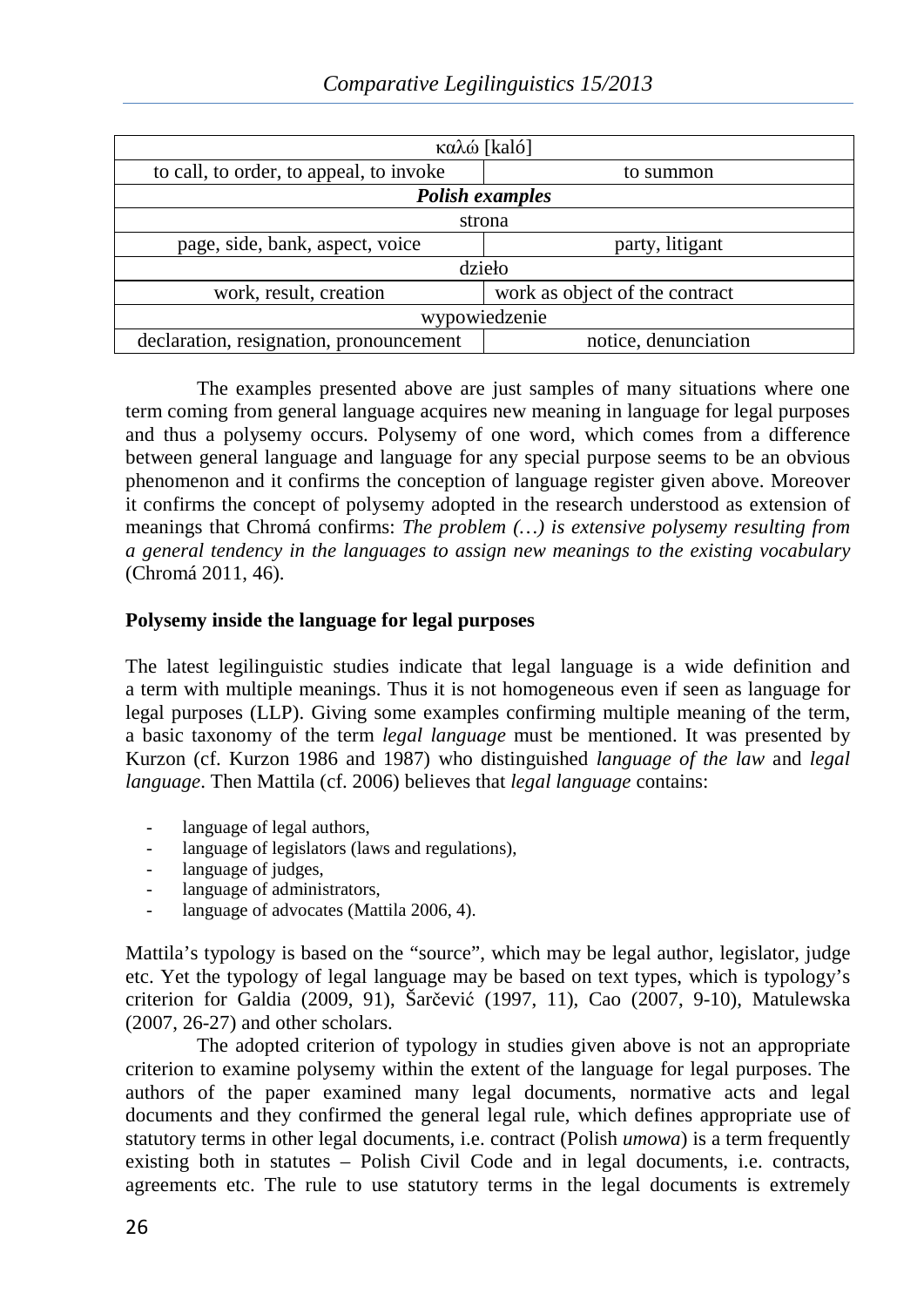visible in judicial sentences where judges substantiate their verdict on the base of the constitution, the law or any other normative act. In these circumstances, the language of judges (as called after Mattila) exploits the terms, which exist in the language of the legislator. A parallel situation arises when contracts are drown up as contractual texts include statutory terms too, as mentioned above.

The authors propose to adopt another criterion to examine polysemy inside the language for legal purposes. This criterion is subdivision of law into divisions such as civil, constitutional, crime and tax law etc. The divisions of law regulate various realities and circumstances and thus the language used for legal communication in such circumstances must be even more specialised and precise when compared with the language for legal purposes. This latter language serves many legal purposes in many legal fields.

Adopting this criterion one may distinguish for example administrative law LLP, civil law LLP, crime law LLP and other LLPs. The following tables give examples of legal terms which are polysemic terms from the legal division standpoint.

| Law branch                                                          | Meaning of the term in certain law branch                   |
|---------------------------------------------------------------------|-------------------------------------------------------------|
| Chinese legal term 被告 [bèigào]                                      |                                                             |
| Criminal procedure law                                              | the accused <sup>17</sup>                                   |
| Civil procedure law,                                                | defendant <sup>18</sup>                                     |
| administrative procedure law and                                    |                                                             |
| criminal procedure law                                              |                                                             |
| German legal term die Auflage                                       |                                                             |
| Civil law                                                           | testamentary burden – die Verpflichtung <sup>19</sup>       |
| (Bürgerliches Recht)                                                |                                                             |
| Administrative procedure law                                        | provision – die Bestimmung <sup>20</sup>                    |
| (das Verwaltungsverfahrensrecht)                                    |                                                             |
| Greek legal term $v\pi\eta\rho\varepsilon\sigma i\alpha$ [ipiresía] |                                                             |
| Military law                                                        | (military) service – (στρατιωτική) υπηρεσία <sup>21</sup>   |
| (στρατιωτικό δικαίο)                                                |                                                             |
| Civil law                                                           | (public) office – (κοινωνική) υπηρεσία <sup>22</sup>        |
| (αστικό δικαίο)                                                     | (public) service – (δημόσια) υπηρεσία <sup>23</sup>         |
| Tax law                                                             | (provision of) services – (παράδοση) υπηρεσιών <sup>2</sup> |
| (φορολογικό δικαίο)                                                 |                                                             |
| Polish legal term cywilny                                           |                                                             |
|                                                                     |                                                             |

Table 3. Polysemy in the language for legal purposes (LLP).

 $17$  Chinese Criminal Procedure Law, 17.03.1996, article 170 (3).

<sup>&</sup>lt;sup>18</sup> Chinese Civil Procedure Law, 09.04.1991, article 22 et al.; Chinese Administrative Procedure Law,

<sup>04.04.1989,</sup> article 18 et al; Chinese Criminal Procedure Law, 17.03.1996, article 175 et al.

<sup>19</sup> German Civil Law, BGB 18.08.1896, paragraphs 2192-2196.

<sup>&</sup>lt;sup>20</sup> German Administrative Procedure Law, VwVfG 25.05.1976, paragraph 36 (2).

<sup>&</sup>lt;sup>21</sup> Greek Military Law N.3421/2005, FEK A 302/13.12.2005, article 2, paragraph 2.

<sup>&</sup>lt;sup>22</sup> Greek Civil Code N. 2250/1940, FEK A 151/1946, article 1646 et al.

<sup>&</sup>lt;sup>23</sup> Greek Civil Code N. 2250/1940, FEK A 151/1946, article 54.

<sup>&</sup>lt;sup>24</sup> Greek Value Added Tax Code N. 2859/2000, FEK A 248/7.11.2000, article 2, paragraph 1a.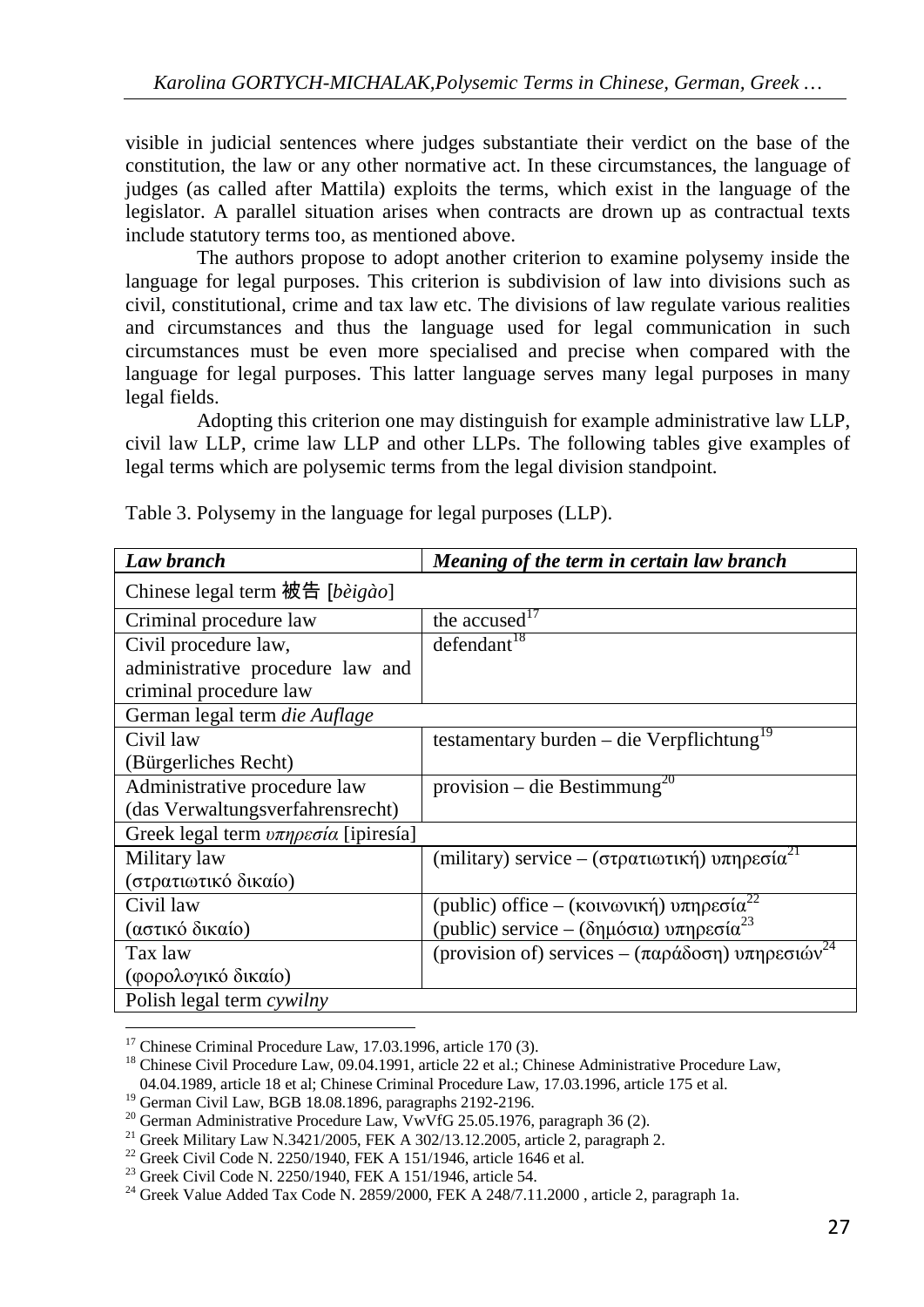| Administrative law      | civil (status) – stan cywilny <sup>25</sup>                  |
|-------------------------|--------------------------------------------------------------|
| (prawo administracyjne) |                                                              |
| Civil law               | civil (liability) – (odpowiedzialność) cywilna <sup>26</sup> |
| (prawo cywilne)         |                                                              |
| Constitutional law      | civil (service) – (służba) cywilna <sup>27</sup>             |
| (prawo konstytucyjne)   |                                                              |

The examples presented above highlight existence of polysemic terms inside the specific language for special purposes, which is discussed LLP. Polysemy may be called an omnipresent linguistic phenomenon as even in a language variety, which is used for special purposes i.e. legal language (Language for legal purposes – LLP), one may still observe it. Generally present polysemy comes from sense shifts in the frame of the semantic field of a certain word or syntagma. The above-mentioned Halliday's concept of language registry explains that phenomenon as it refers to the situation in which the language is used. This situation may be functional, which is a purpose to be fulfilled or thematic field (topic). Thus not only function but also semantics should be considered as criteria to analyse languages for special purposes and their semantic phenomena.

# **Conclusions**

When referring to legal language (LLP) the criterion of language function may be useful to distinguish the language for special purposes from the language for general purposes. Because of the thematic field of language in action, the semantic aspect must be considered also when distinguishing the language for special purposes from the language for general purposes.

The scope of the samples given is to demonstrate that polysemy is a ubiquitous linguistic phenomenon. Even in such a language unit as semantic units polysemy is still present. Regardless of the subject field and function multiple meaning of a single term may occur.

The results of the research presented in the paper may be applicable to applied linguistics, for example to translation theory and practice. The phenomenon of polysemy seems to be especially a source of ambiguity and creates a potential problems for translators (Matulewska 2007, 120-121, Grzybek 2009, 207-216, Źrałka 2007, 76, van Vaerenbergh 2009, 48-50, Biel 2008, 29-3 et al.) and

The study of polysemy can help translators, by giving them certain guidelines, as to how to think about words, and how to make use of the context to resolve the ambiguity of polysemous words (Shmidt 2008, 217).

On the other hand, one must consider that polysemic terms do not exist without any context in a vacuum. They are part of some text or statement that is observed by the investigators thus the sender of the message and the receiver of the message are able to

 $\overline{a}$ 

<sup>&</sup>lt;sup>25</sup> Polish Law about Civil Status Certificates, Dz.U. 1986 No. 36 entry. 180, article 3 et al.

 $26$  Polish Civil Code, Dz.U. 1964 no. 16 entry 93, article 819.

<sup>&</sup>lt;sup>27</sup> Constitution of Republic of Poland, Dz.U. 1997 no. 78 entry 483, article 153.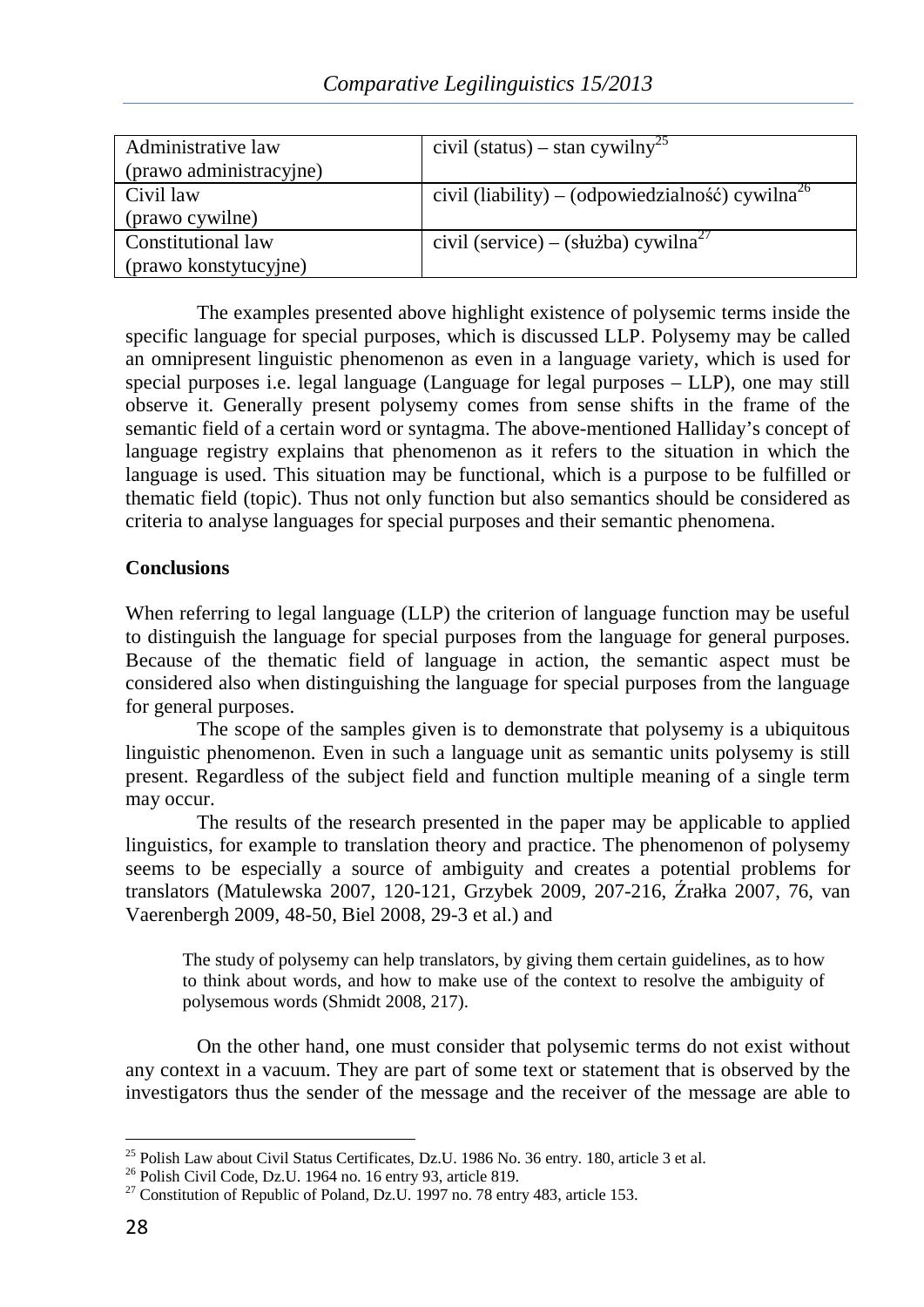disambiguate polysemous words in the given context (Nerlich and Clarke 2003, 12), which is text produced with use of language for legal purposes. Adopting this statement helps to link lexical investigations and text investigations in translation theory and practice as the scope of the translator is not only to give proper meaning of one term in different language but also to produce the proper text, which includes the term.

While lawyers cannot expect translators to produce parallel texts, which are equal in meaning, they do expect them to produce parallel texts, which are equal in legal effect. Thus the translator's main task is to produce a text that will lead to the same legal effects in practice (Šarčević 1997, 71).

One of the main steps in the process of translation is the perception of source text and in this phase the translator should determine the semantic field of a certain term. The authors believe the paper will be valuable tool to determine the meaning of source terms and thus to transfer and to express it in the final text (translation). Moreover, the proposed method may be useful when preparing specialised glossaries and dictionaries.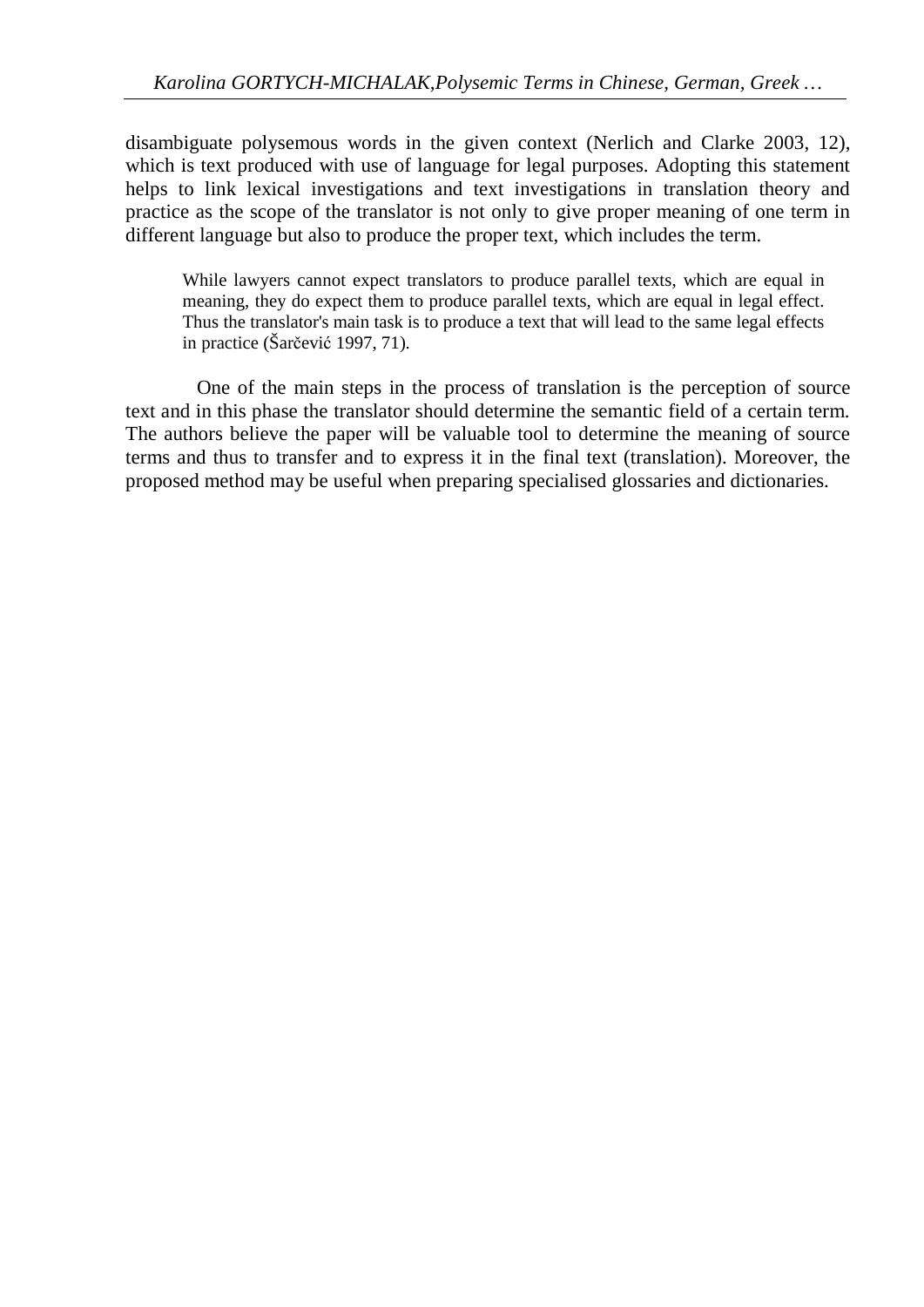#### **Bibliography**

- Biel, Łucja. 2008. Legal terminology in translation practice: dictionaries, googling or discussion forums? *SKASE Journal of Translation and Interpretation, Vol. 3:1*: 22-38. http://www.skase.sk/Volumes/JTI03/pdf\_doc/BielLucja.pdf (access 15.02.13).
- de Beaugrande, Robert. 1987. LSP as a Complex System. In *Special language: From humans thinking to thinking machine*, 3-29. Clevendon: Multilingual Matters Ltd.
- Bréal, Michael. 1897. *Essai de sémantique (Science des significations)*. Paris: Gérard Monfort.
- Cao, Deborah. 2007. *Translating Law. Topics in Translation: 33*. Clevendon: Multilingual Matters Ltd.
- Chromá, Marta. 2011. Synonymy and Polysemy in Legal Terminology and Their Applications to Bilingual and Bijural Translation. *Research in Language, 2011, vol. 9.1*: 31-50.
- Cruse, David A. 1986. *Lexical Semantic*. Cambridge: Cambridge University Pres
- Crystal David, 2008. *A Dictionary of Linguistics and Phonetic* Sixth Edition. Malden USA: Blackwell Publishing.
- Draskau, Jennifer. 1983. Is There a Scientific/Technical Register? *Unesco ALSED-LSP Newsletter. Vol. 6 No 2 (17) November 1983*: 13-17.
- Finch, Geofrey. 2000. *Linguistic Terms and Concept*. London: Macmillan Press Ltd.
- Galdia, Marcu 2009. *Legal Linguistic*. Frankfurt am Mein: Peter Lang.
- Gizbert-Studnicki, Tomasz. 1972. Język prawny a język prawniczy. *Zeszyty naukowe UJ. Prace prawnicze z. 5*: 219-233.
- Gläser, Rosemarie. 1979. *Fachstile des Englischen*. Leipzig: Enzyklopädie.
- Gołąb, Zbigniew, Adam Heinz, and Kazimierz Polański. 1968. *Słownik terminologii językoznawczej*. Warszawa: PWN.
- Gortych-Michalak, Karolina. 2013. *Struktura polskich, greckich i cypryjskich aktów normatywnych. Studium porównawcze w aspekcie translatologicznym*. Poznań: Wydawnictwo Naukowe Contact.
- Grewendorf, Günther, Monika, Rathert. 2009. Language and Law new applications of formal Linguistic In *Formal Linguistics and Law* ed. Grewendorf, Günther, Monika, Rathert, 1-22. Berlin, New York: Mouton de Gruyter.
- Grzybek, Joanna. 2009. Polysemy, Homonymy, and Other Sources of ambiguity in the Language of Chinese Contract. *Comparative Legilinguistic International Journal for Legal Communication* 1/2009: 207-216.
- Halliday, Michael, A. K. 1978. *Language as a Social Semiotic: The Social Interpretation of Language and Meaning*. London: Edward Arnold.
- Kovacs, Eva. 2011. Polysemy in Traditional vs. Cognitive Linguistic *Eger Journal of English Studies XI (2011)*: 3–19. http://anglisztika.ektf.hu/new/english/content/tudomany/ejes/ejesdokumentumok/2005/K ovacs\_2005.pdf (20.04.13).
- Kövecses, Zoltán. 2002. *Metaphor. A practical introduction*. Oxford, New York: Oxford University Press.
- Kriaras. 1982. [Κριαράς, Εµµανουήλ. 1982. *Η νοµική γλώσσα. Μελέτες Κείµενα Αποφάσεις*. ed. Βοϊκλής Ε. 99-112. Αθήνα: Σάκκουλας].
- Kurzon, Dennis. 1986. *It is Hereby Performed. (Pragmatics & Beyond)*. Amsterdam: John Benjamins Publishing Company.
- Kurzon, Dennis. 1987. Language of the law and legal language. In *Special language: From humans thinking to thinking machine* ed. Christer, Laurén, Marianne, Nordman, 283-290. Clevendon: Multilingual Matters Ltd.
- Lin, Charles Chien-Jer, Ahrens, Kathleen. 2000. Calculating the Number of Senses: Implications for Ambiguity Advantage Effect During Lexical Acces. In *Proceedings of the 7th International Symposium on Chinese Languages and Linguistics* (IsCLL-7). 141-156. Chiayi: National Chung Cheng University.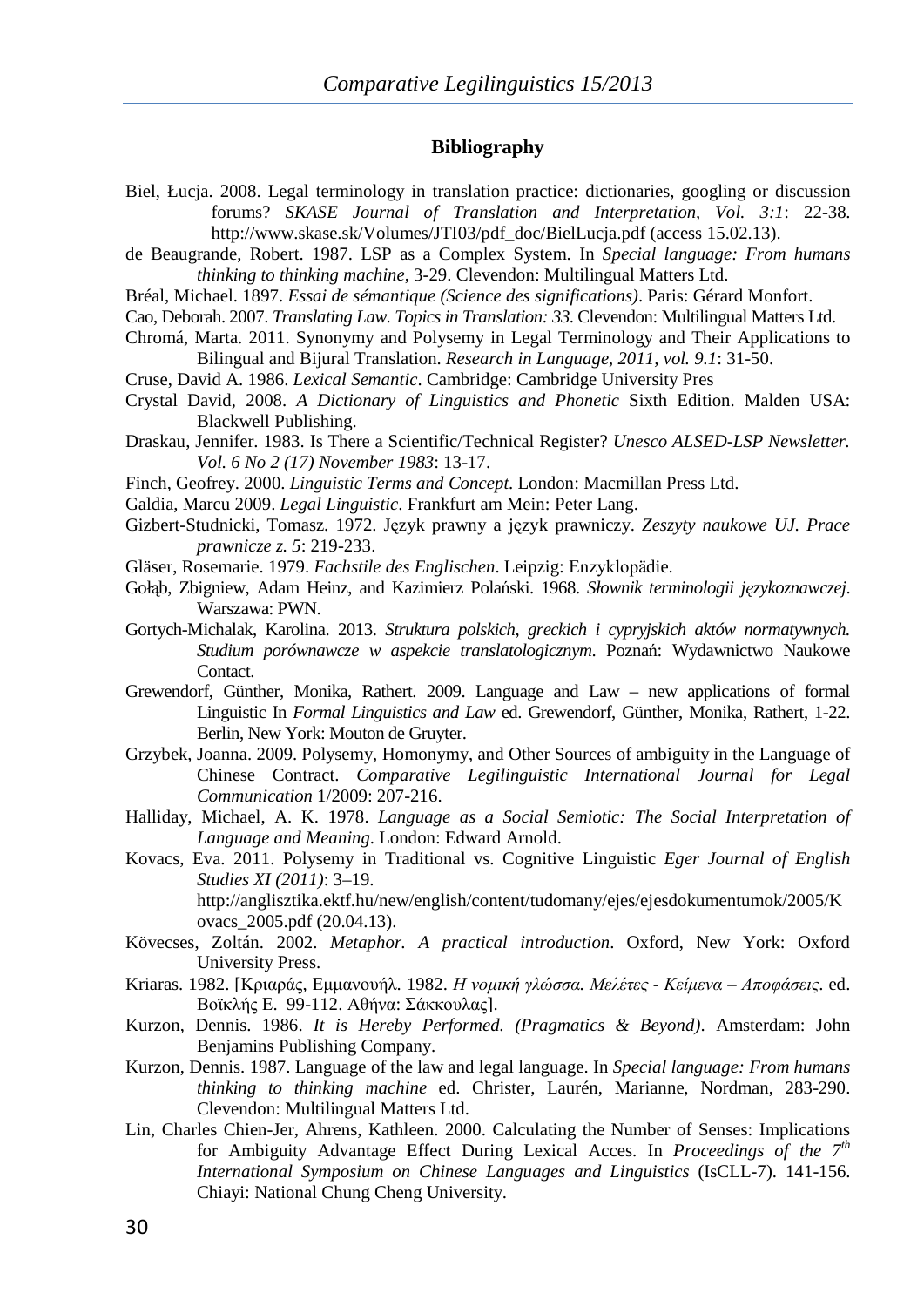http://www.kathleenahrens.com/images/Calculating\_the\_Number\_of\_Senses-

\_Implications\_for\_Ambiguity\_ Advantage\_Effect\_During\_Lexical\_Access.pdf access 15.04.13).

- Lookin, Annabelle, Alison, Moore, Maria Herke, Rebekah Wegener, and Canzhong Wu. 2011. Halliday's model of register revisited and explo ed. *Linguistics and Human Sciences vol. 4, no. 2*. 187-213.
- Löbner, Sebastian. 2002. *Understanding Semantic*. Oxford: Oxford University Press.
- Lyons, John. 1975. *Wstęp do jezykoznawstwa*. Warszawa: PWN.
- Lyons, John. 1987. *Language and Linguistic*. Cambridge: Cambridge University Press.
- Malinowski, Andrzej. 2006. *Polski język prawny. Wybrane zagadnienia*. Warszawa: Lexis Nexi
- Matulewska, Aleksandra. 2007. *Lingua legis in translation*. Frankfurt am Mein: Peter Lang.
- Mattila, Heikki. 2006. *Comparative legal linguistic*. Hampshire: Ashgate Publishing.
- Mohammed, Essam T. 2009. Polysemy as a Lexical Problem in Translation. *Adab AL Rafidayn (55)*: 781-800. Mosul: Mosul University.
- Nerlich, Brigitte. 2003. Polysemy: past and present. In *Polysemy. Flexible Patterns of meaning in Mind and Language. Trends in Linguistics,* ed. Nerlich Brigitte., Todd, Z., Heman V., Clarke, David. D., 49-78. Berlin: Mounton de Gruyter.
- Nerlich, Brigitte, David D., Clark. 2003. Polysemy and flexibility: introduction and overwiev. In *Polysemy. Flexible Patterns of meaning in Mind and Language. Trends in Linguistics,* ed. Nerlich Brigitte, Zazie Todd, Vimala Herman, and David D. Clarke, 3-30. Berlin: Mounton de Gruyter.
- Panaretou. 2009. [Παναρέτου, Ελένη. 2009. *Νοµικός λόγος. Γλώσσα και δοµή των νόµων*. Αθήνα: Εκδόσεις Παπάζης]
- Petzel, Jacek. 2006. Język prawny w świetle lingwistycznej teorii rejestru językowego. *Studia Iuridica XLV/2006*: 153-163.
- Picht, Heribert, Draskau, Jennifer. 1985. *Terminology: An introduction*. Guilford: University of Surrey.
- Sandrini, Peter. 1996. *Terminologiearbeit im Recht. Deskriptiver begriffsorientierter Ansatz vom Standpunkt des Übersetzer* IITF-Series 8. Vienna: TermNet.
- Šarčević, Susan. 1997. *New Approach to legal translation*. The Hague: Kluwer Law International.
- Schmidt, Goran. 2008. Polysemy in Translation. Selecting the Right Sense. In *Istraživanja, izazovi i promjene u teoriji i praksi prevođenja*, ed. Karabalić, Vladimir and Marija Omazić, 203- 218. Osijek: Sveučilište Josipa Jurja Strossmayera u Osijeku, Filozofski fakultet.
- Song Lei (宋雷). 2010. 英汉对比法律语言学. 北京: 北京大学出版社.
- Stern, Gustaf. 1931. *Meaning and Change of Meaning: with Special Reference to the English Language*. Göteborg: Enlanders Boktryckeri Aktiebolag.
- Smith, Michael K. 1982. Metaphor and mind. Review of George Lakoff and Mark Johnson "Metaphors We Live By". *American Speech 57*: 128-133.
- Stavrakis. 1995. [Σταυράκης, Αργύριος, Νικ. 1995. *Νεοελληνική νοµική γλώσσα*. Αθήνα: Νοµική Βιβλιοθήκη].
- Tsavalos. 1990. [Τσάβαλος, Παναγιώτης. 1990. Ποικιλίες γλώσσας. *Λόγος και Πράξης τεύχ. 43*: 26-34. Αθήνα: Ο.Λ.Μ.Ε.].
- Packard, Jerome L. 2001. *The Morphology of Chinese: A Linguistic and Cognitive Approach*. Beijing: Foreign Language Teaching and Research Press.
- Palmer, Frank R. 1981. *Semantics: a New outline*. Cambridge: Cambridge University Press.
- Pytel, Waldemar A. 2004. Słownictwo fachowe jako identyfikator LSP. In *Języki specjalistyczne 4*. ed. Lukszyn Jurij, 101-110. Warszawa: Uniwersytet Warszawski.
- Ullman, Stephen. 1962. *Semantics: An Introduction to the Science of Meaning*. Oxford: Basil Blackwell.